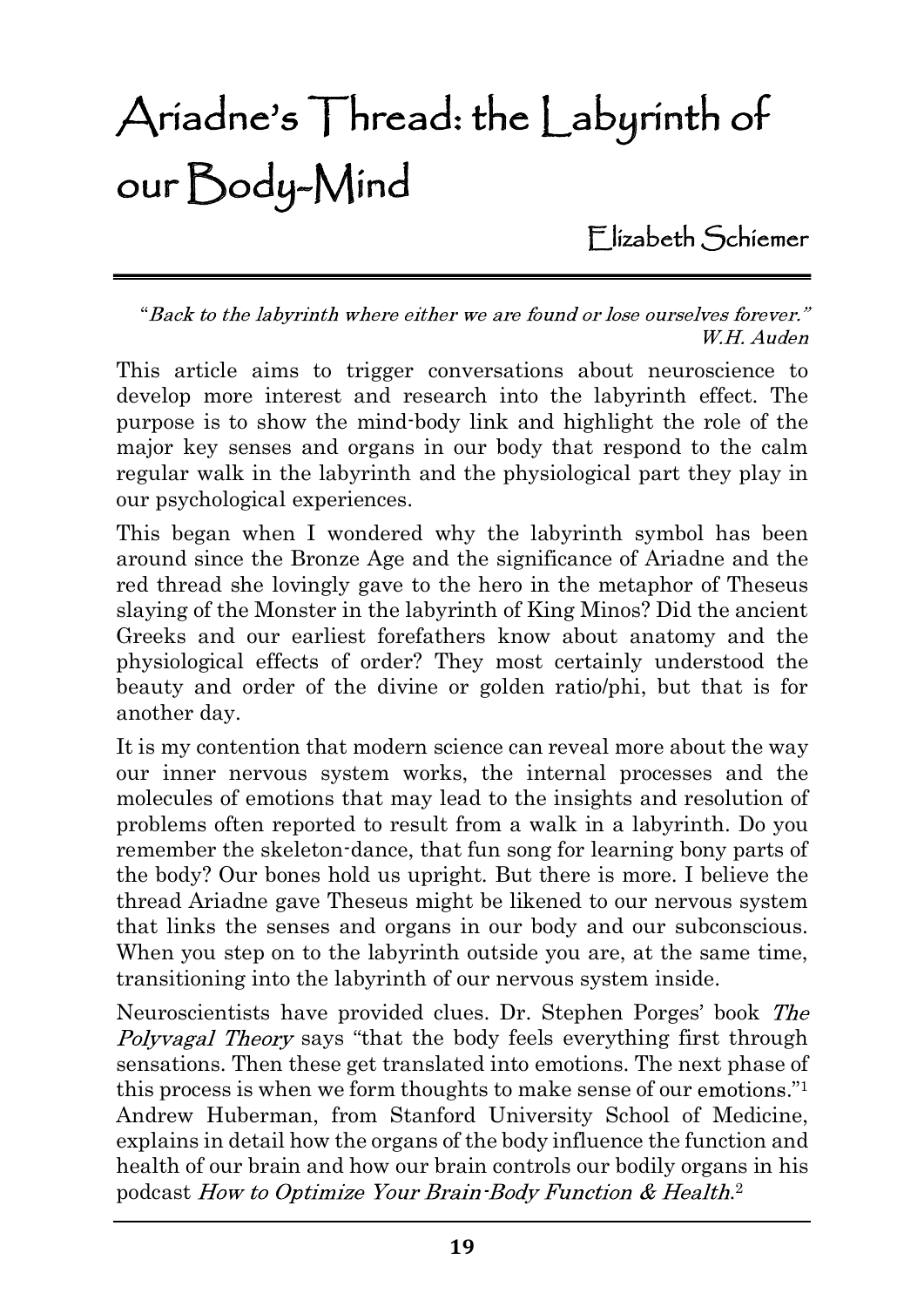The brilliant molecular biologist, Candace Pert, said that the peptides that flood our bodies are, in fact, molecules of emotion. She proposed that emotions, largely ignored within the traditional confines of science and medicine, are the key to understanding psychoimmunology's emerging picture of how body and mind affect each other by sensory processing or interoception.3

It became my contention that tranquilizing vibrations may be activated by slowly walking the garden labyrinth. That motion energises the sensory systems of the vestibular labyrinth in our inner ear and sends calming waves via the vestibulocochlear nerve to a variety of targets, including the cerebral cortex. It leads our psyche through the very complex maze of the wandering vagus nerve in our bodies to the portal

of our subconscious as neurons communicate with each other.<sup>4</sup>

How neurons communicate with each other at synapses, chemical vs. electrical synapses.



Image: www.khanacademy.org

Here in our subconscious, confined in the dark inner recesses of the human psyche, may be the chaotic monsters that terrorise us, the real dangers of psychosis, major depression and debilitating mental disorders that may block our way.

"How beautiful the world would be if there were a procedure for moving through labyrinths." Umberto Eco

Slowly walking a labyrinth with intention, we may find our nerves are calmer and we can develop equilibrium and better management of the disturbances of our psychological homeostasis.

I wanted to know if, why and how a regulated, rhythmic calm walking exercise might stimulate a wave of ordered energy in the vestibular labyrinth in our inner ear and engage with all other senses and take our psyche from the outer world of the labyrinth path into our inner body. I first set out to learn a little more about our vestibular system. A short neuroscience video was a good start.5

Could it be that, vibrating to the ordered pattern of the labyrinth walk, nerves, neurons and neurotransmitters make a connection with our psyche through our organs, to find source, the oft reported inner wisdom, stored in the cellular memory of our subconscious mind in the body-mind dialogue called interoception?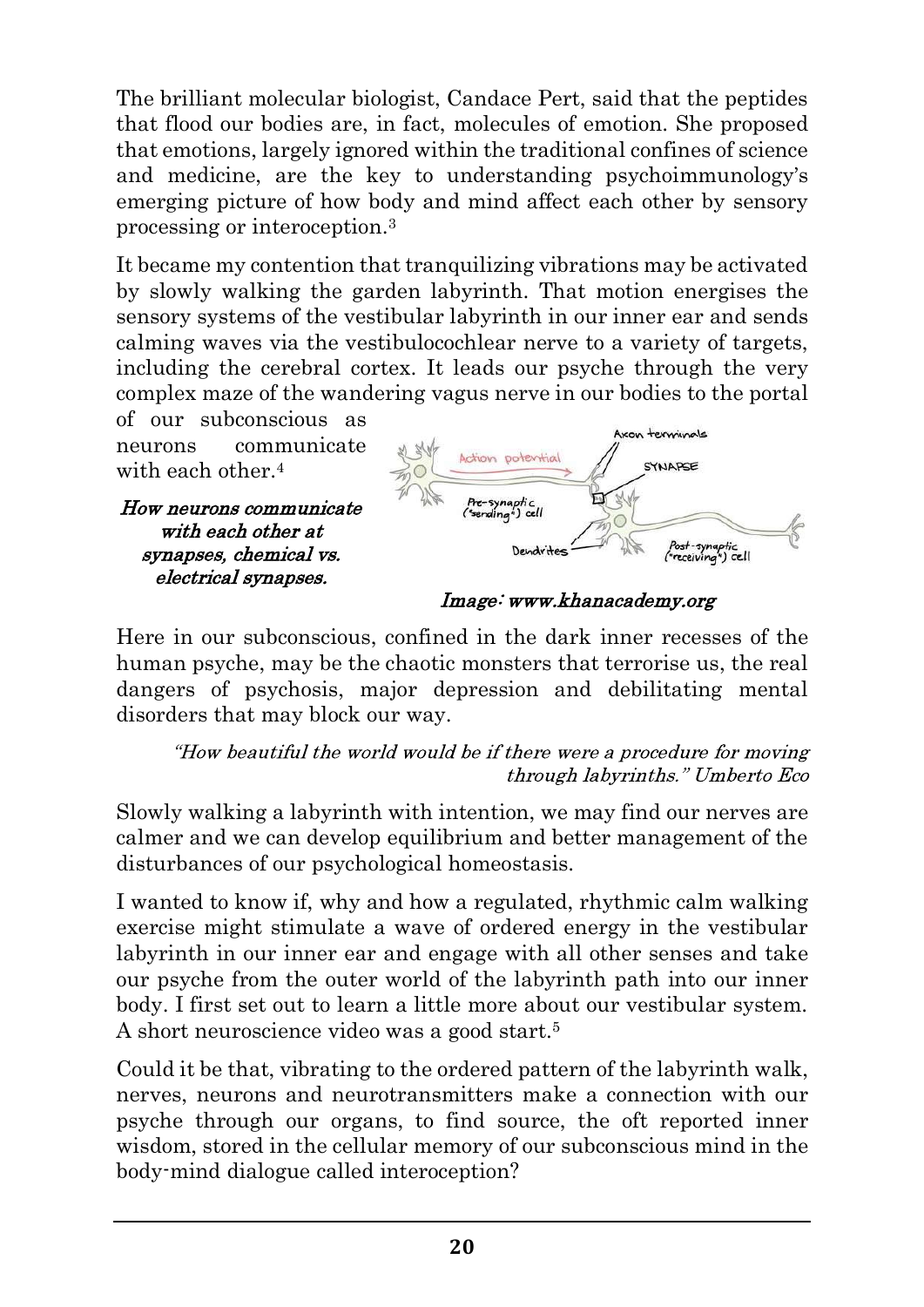A calm walk in the labyrinth may help us to quieten the insatiable chattering, noisy, monkey-mind bopping around from one thing to another and in the gaps of silence we may become aware that our body is our subconscious where every cell is a databank of memories which, according to Carl Jung's book *Man and His Symbols*, house the wisdom of our ancestors.6

The vestibular system in our inner ear is a very complex neuronal network of nerves and neurotransmitters which influence a broad range of stress responses and play a role in balance and anxiety disorders, memory consolidation and cognitive functions. An article for the neuro scientifically challenged was about my level.7

The regular rhythmic physical<br> **The Internal Ear** movement of a walk in a labyrinth creates pressure waves and vibrations that shift the perilymph and endolymph in the vestibular labyrinth and connects with neurotransmitters informing the parasympathetic nervous system through the energy system of the vagus nerve and meridians to every cell in our body.

### The vestibular labyrinth. Image: Blausen.com, WikiJournal of Medicine



Impulses are transmitted via about 100 billion neurons. Neurons, impulse-conducting nerve cells are the fundamental units of the brain and nervous system, the cells responsible for receiving sensory input from the external world, for sending motor commands to our muscles, and for transforming and relaying the electrical signals at every step in between.8

Neurotransmitters and neuropeptides, often referred to as the body's chemical messengers, are the molecules used by the nervous system to transmit messages and signals between neurons, or from neurons to muscles and these influence brain and the body functions.<sup>9</sup>

Today, when we look in a microscope, we see an intricate network of billions of neurons in constant, vibrating communication. These neurons and neurotransmitters mirror the world from outside to within. Movements send signals from the vestibular labyrinth, the sensory system in our inner ear which transmit information via the vestibulocochlear nerve to the cerebellum and to nuclei in the brainstem called the vestibular nuclei. The vestibular nuclei then pass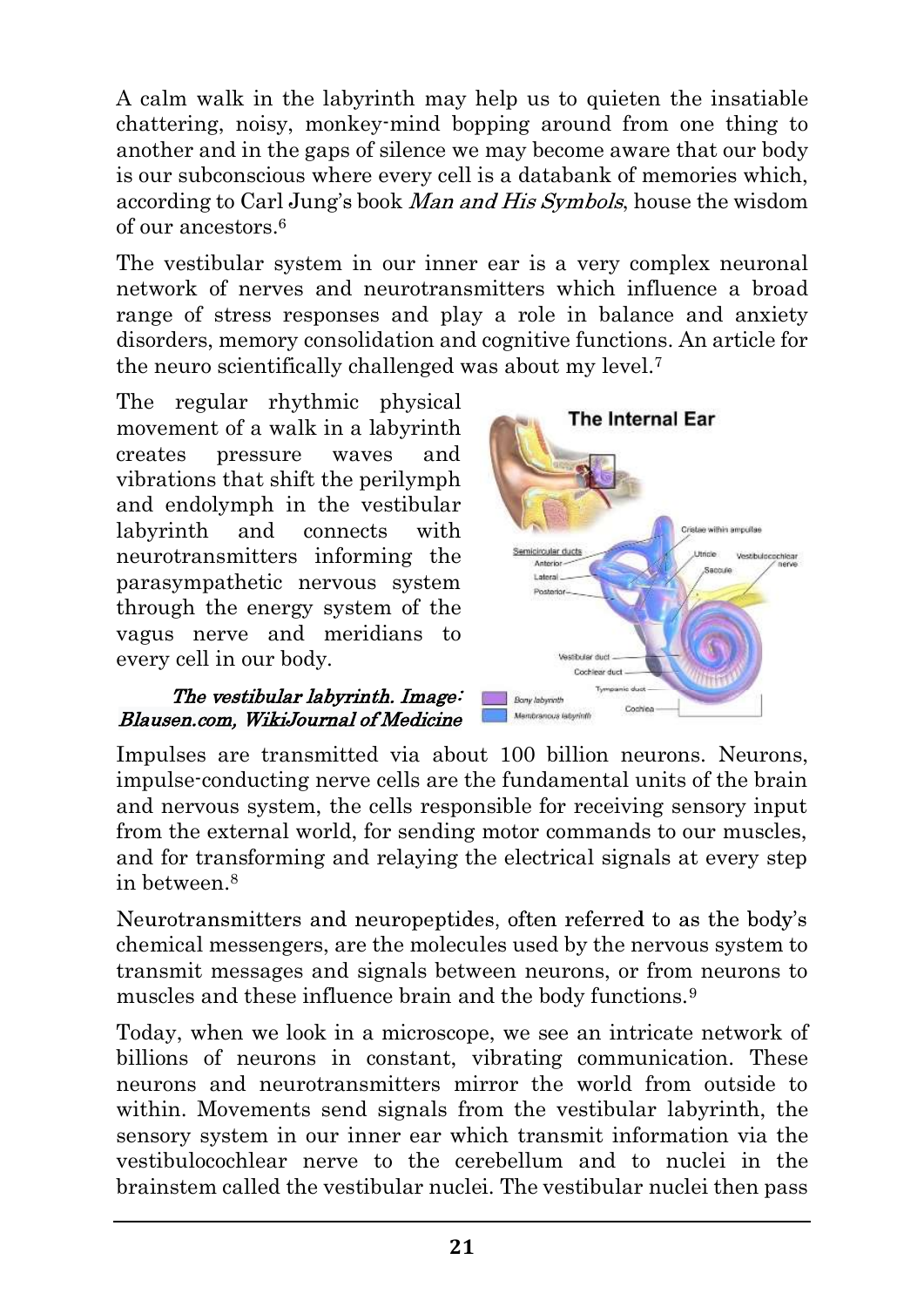the information on to a variety of vagus nerve targets, including the cerebral cortex. We receive visual and the  $\frac{1}{\text{and} \text{inferior}}$ somatosensory signals that reach the <sub>Cardiac branch</sub> long vagus nerve, one of the most **Pullmonary plexus** important nerves in the body.

### The vagus nerve system. Image: autismcoach.com

Meridians are energy channels 'transporting' life energy (Chi/Qi) throughout the body. Blockage can lead to lack of energy supply to certain areas of the body, or a surplus of energy in other areas. The pattern of energy can be measured in ECG, EEG, and other technology. I surmise that Ariadne may symbolise the loving energy we give to others and the strong lifesaving connections of positive loving social relationships that provide resilience and a sense of purpose that can lead us out of our darkest moments.

### The body's meridians. Image: drhuong.com/12-meridians

The vestibular system responds to movement, but we also receive input from multiple other systems including

the visual and somatosensory system, which helps us recognize objects, discriminate textures and generate sensory-motor feedback. When participants are instructed to passively reflect on the labyrinth path the shift in gaze reduces the conflict between the need to accurately pursue visual stimulus so important for the perception of navigation and control of body and eye movements. The active chattering mind has less to talk about.

Proprioception, the ability to sense the position, location, orientation and movement of the body plays its parts. The transitions or turns involve an estimation of passive whole-body rotation. We may be conscious of our bodily sensations, movement and the feeling of our feet, our position in the space, gut feelings, and subtle changes in heart rate or breathing as we move. Proprioception or kinesthesia, is present in every muscle movement you have.10

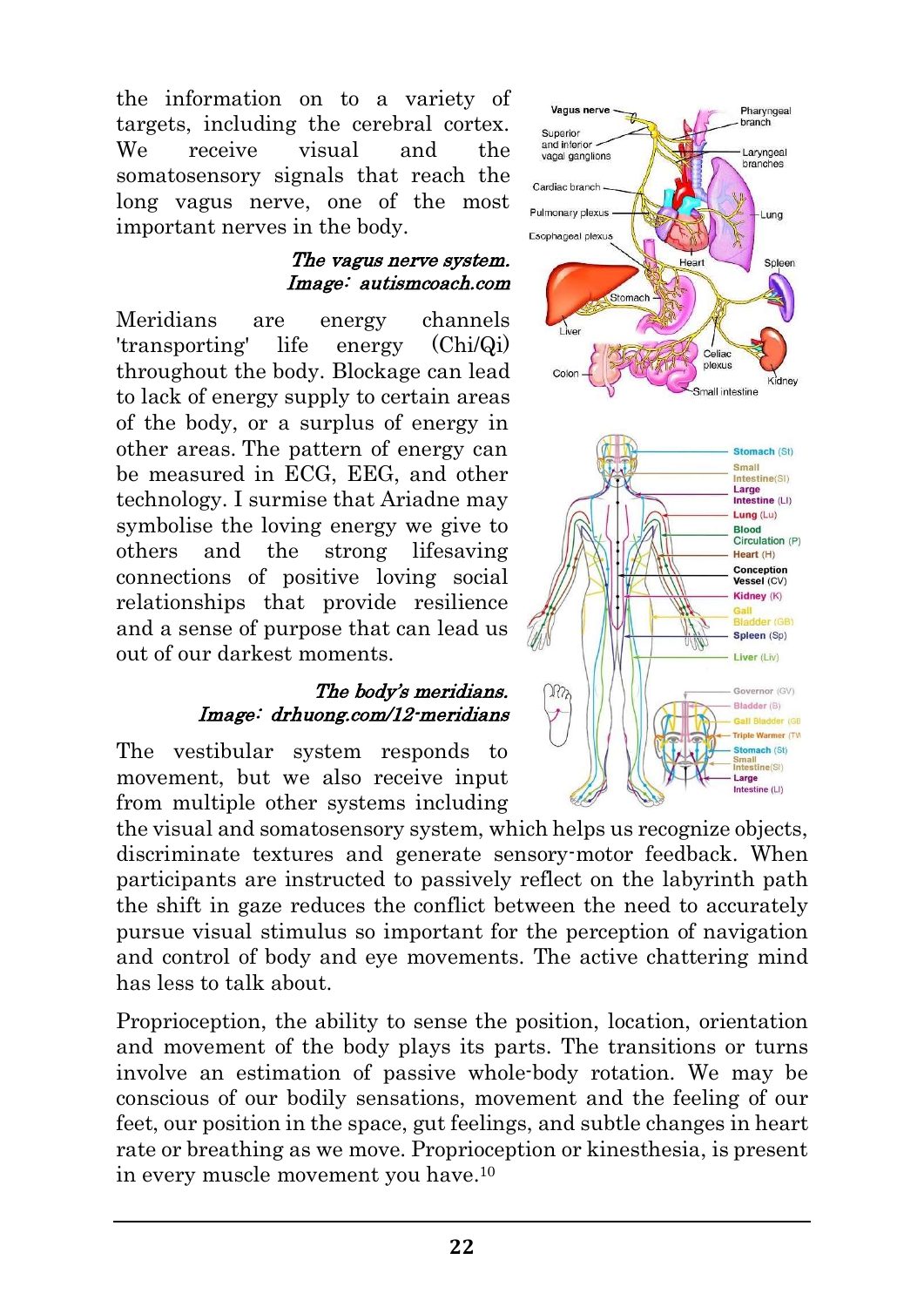Interoception is a similar concept. Just as there are receptors in your muscles and joints, there are also receptors inside your organs, including your skin. These receptors send information about the inside of your body to your brain. This is the process that helps you understand and feel what's going on inside your body, to feel emotions and sensations.

Impulses reach the vagus nerve, the vagabond thread, the two-way superhighway that info travels as it collects and transmits information from mind to muscle, from muscle to mind. The longest nerve of the autonomic nervous system and one of the most important nerves in the body, the vagus nerve helps to regulate many critical aspects of human physiology. The vagus nerve establishes connections and sends information about the state of the inner organs to the brain fibres. In Switzerland researchers found vagal tone is correlated with capacity to regulate stress responses and can be influenced by breathing. Meditation and yoga are likely to contribute to resilience and the mitigation of mood and anxiety symptoms. It is a very complex system, but a two-minute YouTube video about the vagus nerves had as much as I needed to know.11

A calm labyrinth walk may engage the calm parasympathetic nervous system, the part of the autonomic nervous system based between the brain and the lower part of the spinal cord that, in general, threads the molecules of emotion and inhibits or opposes the physiological effects of the alert sympathetic nervous system. The parasympathetic nervous system can slow the heart, constrict the pupils, dilate blood vessels and relax muscles, deepen our breathing and compose our thoughts.12



The parasympathetic and sympathetic nervous systems. Image: autismcoach.com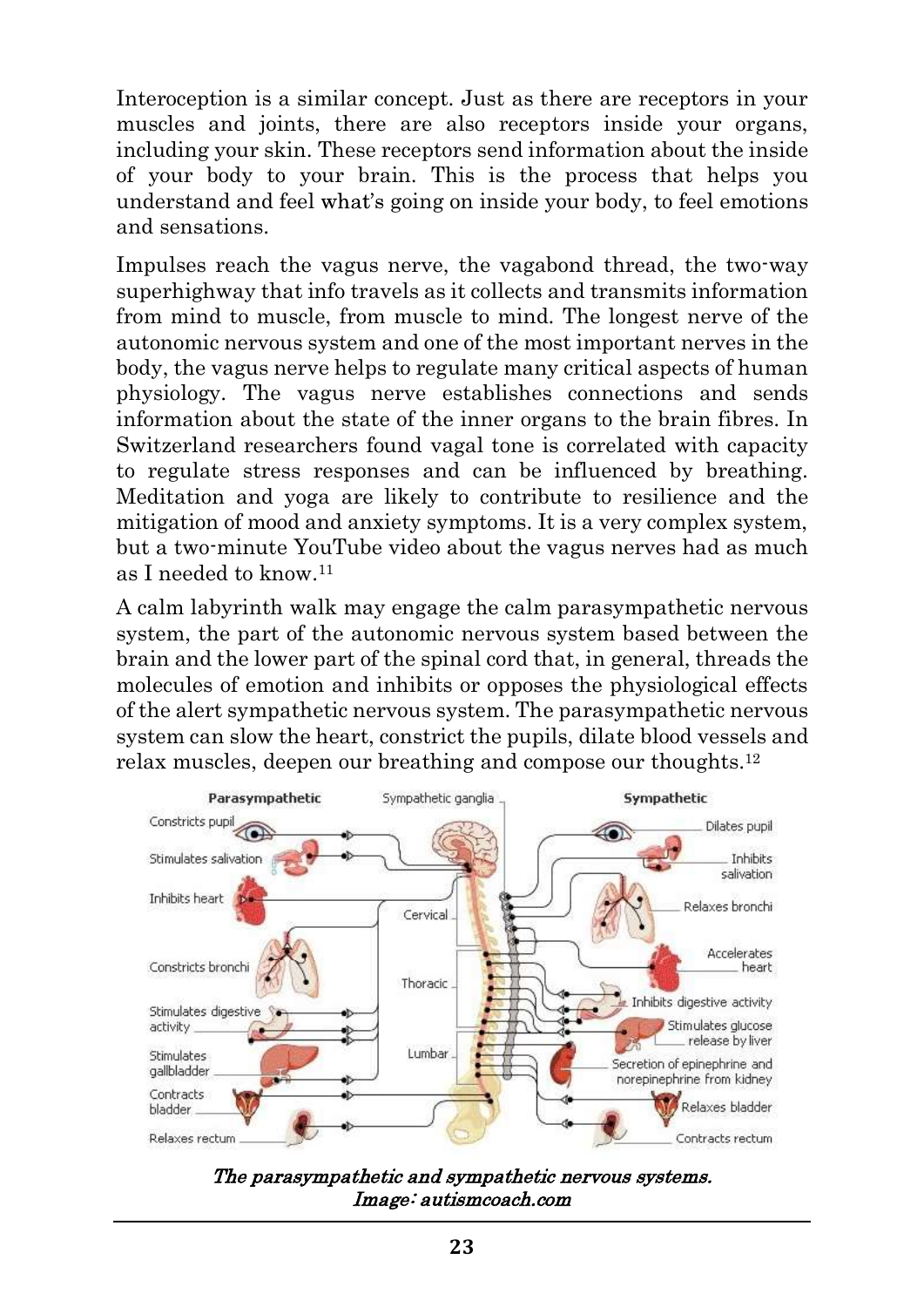Why do labyrinths reduce symptoms of anxiety and depression? The co-existence of vestibular disorders and anxiety may point to shared central pathways because patients with vestibular impairment have been observed to suffer from a high burden of psychiatric disease, particularly affective disorders such as anxiety and depression.

A report from Charing Cross Hospital, Imperial College London, demonstrates the wide-ranging influences of the vestibular system and self-motion perception upon behaviour which can impact upon mental health and body awareness.<sup>13</sup> As Lauren Artress has written, "The labyrinth literally reintroduces the experience of walking a clearly defined path. This reminds us that there is a path, a process that brings us to unity, to the centre of our beings. In the simple act of walking, the soul finds solace and peace."<sup>14</sup>

But there is more. Humans are social creatures. There are five cranial nerves that are joined in the search for connection with others through our eyes, ears, nose, mouth. These are the pathways you send and search for signs of welcome or signals of warning and are vital to maintaining strong community and social bonding. Through all our senses we may exchange social cues, stepping aside for others in the path.

It also seems that moving in time with others may result in us feeling better about ourselves compared to moving to our own rhythm. A report in *Frontiers in Psychology* has revealed that interpersonal synchrony has numerous affiliative and pro-social consequences, such as enhanced rapport, cooperation, and social-cognitive functioning. It appears that keeping in time with others may be a better means to feel good about ourselves than moving to our own beat, that coordination not only influences interpersonal outcomes, affiliation and cooperation but can also affect one's self-esteem.<sup>15</sup> Encouraging individuals to participate in labyrinth activities that involve moving in-time with others may be an effective tool to help improve positive cognitive and social connections.

## Conclusion

In Greek mythology the Minotaur is a mythical monster who dwelt at the centre of the Labyrinth. The creature, like our own inner demons that terrorise our psyche, had its genesis in a mismatch between human and the beast in us, the yin yang of our psyche, the Anima/Animus, the inner force that animates us. But as it is with our own troubling internal insatiable dragons, the Minotaur had no natural source of nourishment and for sustenance, devoured humans at the height of youth and beauty. We can become lost in the chaotic